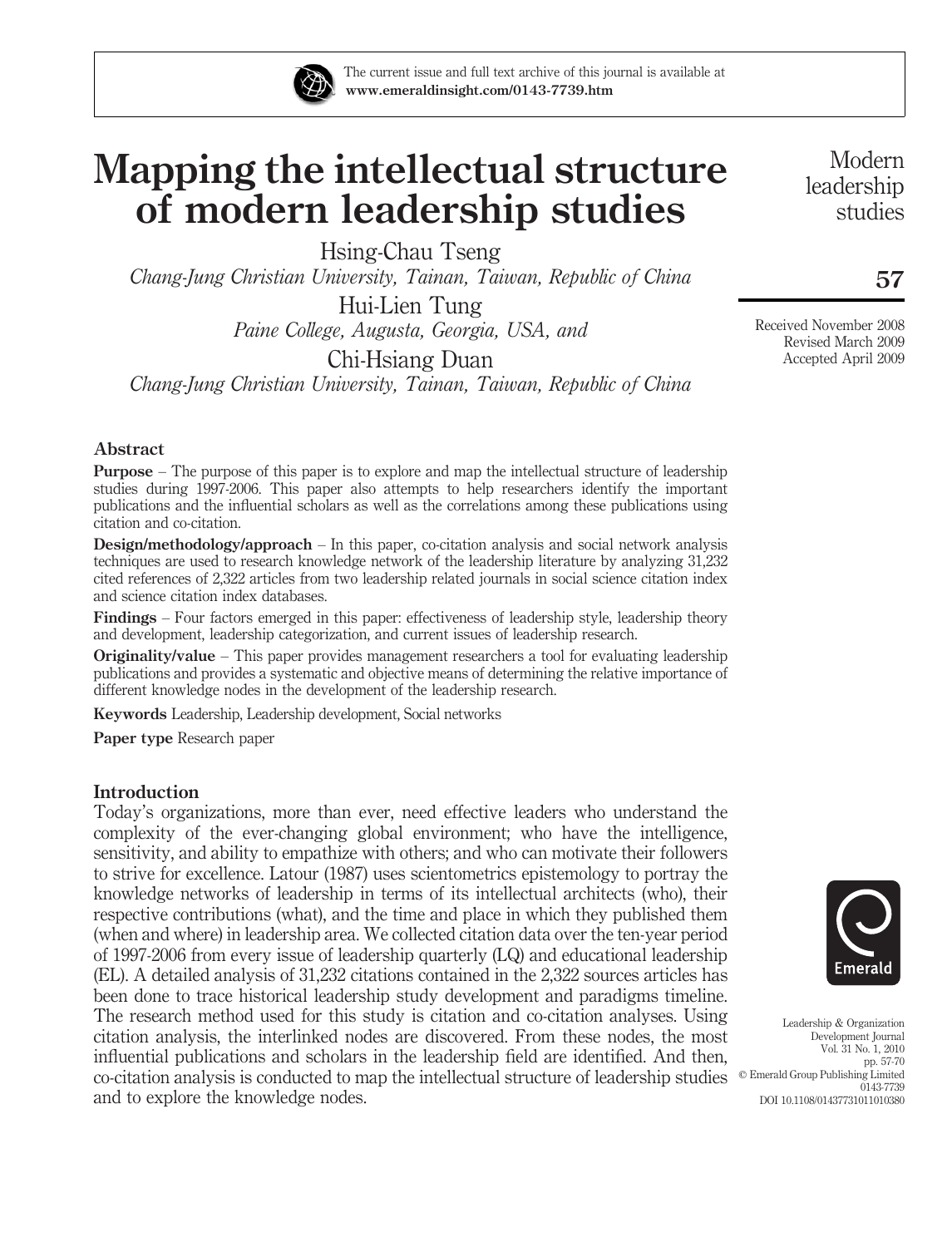The main purpose of this study is to explore and map the intellectual structure of modern leadership studies during 1997-2006. This study provides researchers a systematic and objective means of determining the important publications, the influential scholars, the correlations among these publications, and the relative importance of different knowledge nodes in leadership research.

### Literature review

Leadership is an important concept in the study of groups. Leaders play an active part in development and maintenance of role structure and goal direction and they influence the existence and efficiency of the group (Stogdill, 1974). Leaders must not only exercise influence, but they must also decide when, where, and how influence will be exercised to bring the attainment of social goals (House and Howell, 1992; Mumford and Haythorn, 1986; Winter, 1991). Over the years, many theories have been proposed describing the behaviors that make effective leadership possible – theories of behavioral styles (Lindell and Rosenqvist, 1992), transformational or charismatic leadership (Bass and Avolio, 1994; Klein et al., 1994) and leader-member exchange (Graen and Uhl-Bien, 1995). These theories all have a focus on certain behavior patterns and the implications of these patterns for leader performance.

Knowledge refers to the output of learning process, just as plans are the outputs of the planning process. Gibbons *et al.* (1994) contended that the terms of science and knowledge are frequently adopted interchangeably to form scientific knowledge. Networks have been extensively applied in engineering and science for managing complex systems (Price, 1965). In engineering and sciences, network commonly refers to a system or a web of inter-linked sub-systems or components, each optimally designed to perform a designated task effectively. Each sub-system is highly specialized and generally draws on high levels of accumulated knowledge and expertise within its expected domain of operations. Theoretically, the system as a whole may not be truly optimal, but it can be effective and flexible enough to perform the task at hand, well beyond the capabilities of its individual components. The two components of a network are the nodes and linkages whereby nodes point out the system resources for knowledge generation with their connections via linkages.

Knowledge is complex and invisible, making it very hard to obtain. An effective approach is visualization and representation of knowledge. Chandy and Williams (1994) argued that each localized knowledge network is a part or a sub-system of a broader and more general system. Since the development and diffusion of knowledge of one discipline can be formulated and changed by the nature and objective of relevant journals, one discipline's journals can be regarded as an "invisible hand" influencing the focus of development and diffusion of the knowledge network of a given field. The concept of invisible hand reflects our admiration for the elegant and smooth functioning of the market system as a coordinator of autonomous individual choices in an interdependent world.

An invisible knowledge network of any given field includes both the knowledge content of its nodes and the inter-linkages of those nodes within its domain and to other fields. The knowledge network of leadership can be considered as a branch of its interacting foundational domains, which are well-established sub-systems of leadership. A knowledge network in the leadership field is composed of sufficiently large number of published articles, active researchers (the intellectual architects) and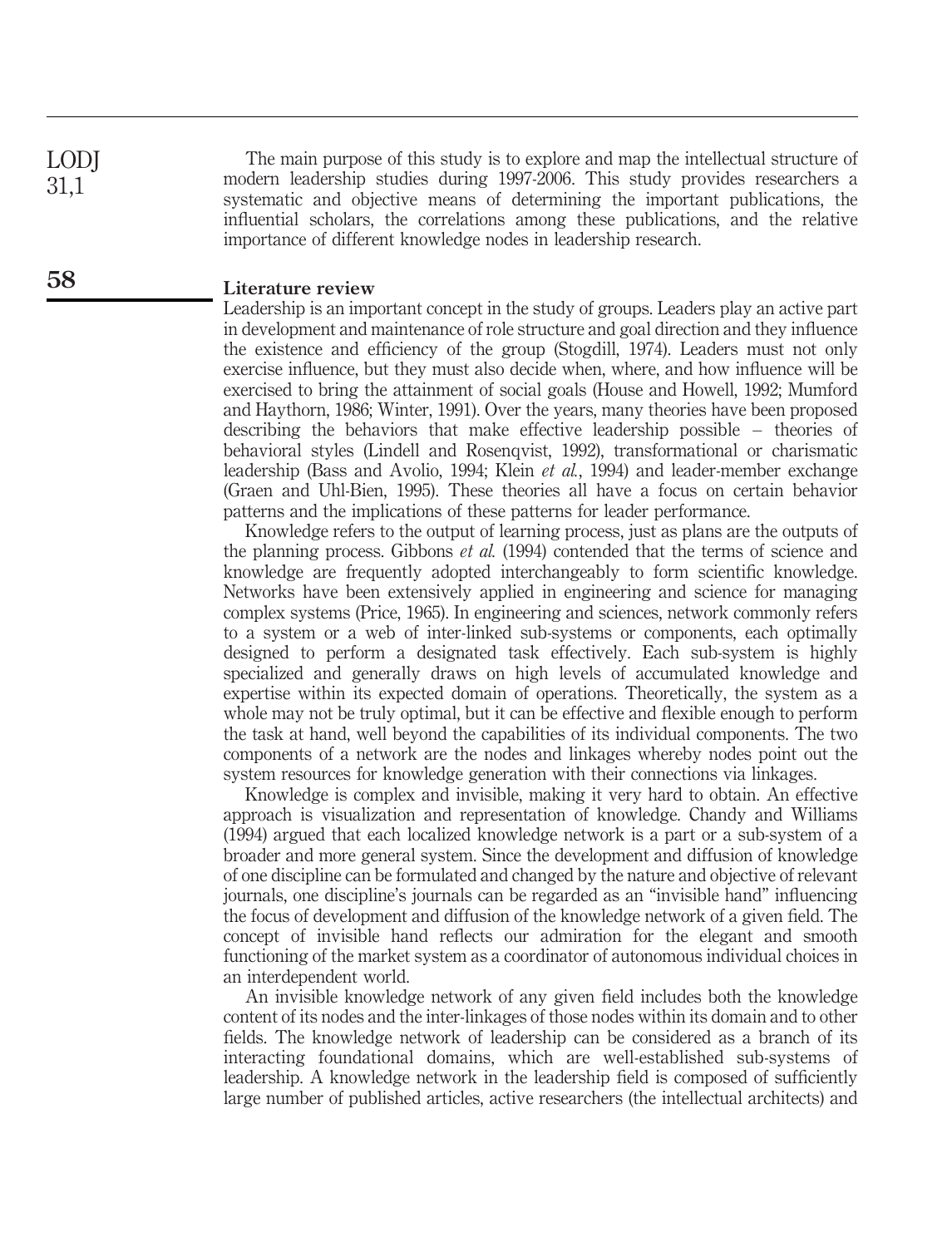citations appearing in various media relating to electronic commerce and other fields (Ngai and Wat, 2002; Shaw et al., 1997; Wareham et al., 2005). This knowledge network can depict the developmental and diffusion patterns and processes in the knowledge system of leadership. During the accumulation of cross-field knowledge, key nodes are the most important bridges to connect different or even separate domains. Key nodes gain the main status during the cross-fertilizing process, which facilitates the knowledge communication and transmission among relevant parts of the whole network.

Bibliometrics is a research method used in library and information science. It utilizes quantitative analysis and statistics to describe patterns of publication within a given field or body of literature. Researchers may use bibliometrics to determine the influence of a single author, for example, to describe the relationship between the given author and other authors. Citation analysis is based on the hypothesis that authors cite papers they consider to be important to the development of their research. Chandy and Williams (1994) pointed out that citations are viewed as the explicit linkages between articles that have common aspects. Many researchers have studied citations, the "raw data" of citation analysis. Cronin (1984) described the citation process as a detailed theoretical scrutiny that includes a review of the role and the content of citations. Small (1999) discussed science mapping in the general context of information visualization and reviews attempts to construct maps of science using citation data, focusing on the use of co-citation clusters. Co-citation analysis records the number of papers that have cited any particular pair of documents and it is interpreted as a measure for similarity of content of the two documents. Co-citation analysis is a bibliometric technique that information scientists use to "map" the topical relatedness of clusters of authors, journals or articles, i.e. the intellectual structure of a research field. Co-citation studies compile co-citation counts in a matrix form and statistically scale them to capture "a snapshot at a distinct point in time of what is actually a changing and evolving structure of knowledge" (Small, 1993).

Several studies have used the bibliometric techniques to study management research. For example, Pilkington and Teichert (2006) investigated the intellectual pillars of the management of technology literature and explored whether these are distinct from those commonly associated with its rival fields; Acedo and Casillas (2005) explored the research paradigms of international management research by applying factorial analysis techniques in an author co-citation study; Ramos-Rodriguez and Ruiz-Navarro (2004) examined the intellectual structure change of strategic management research by conducting a bibliometric study of the Strategic Management Journal; Ponzi (2002) explored the intellectual structure and interdisciplinary breadth of knowledge management in its early stage of development, using principle component analysis on an author co-citation frequency matrix. No such study has treated the field of leadership; therefore, this study aims to fill a gap in leadership literature by applying bibliometric techniques to a representative collection of research articles to map the structure of this field.

## Methodology

The research methods used for this study are bibliometrics and social network analysis. Bibliometrics is a theory-based citation and co-citation analysis. Using citation analysis, the interlinked invisible nodes are discovered from which the most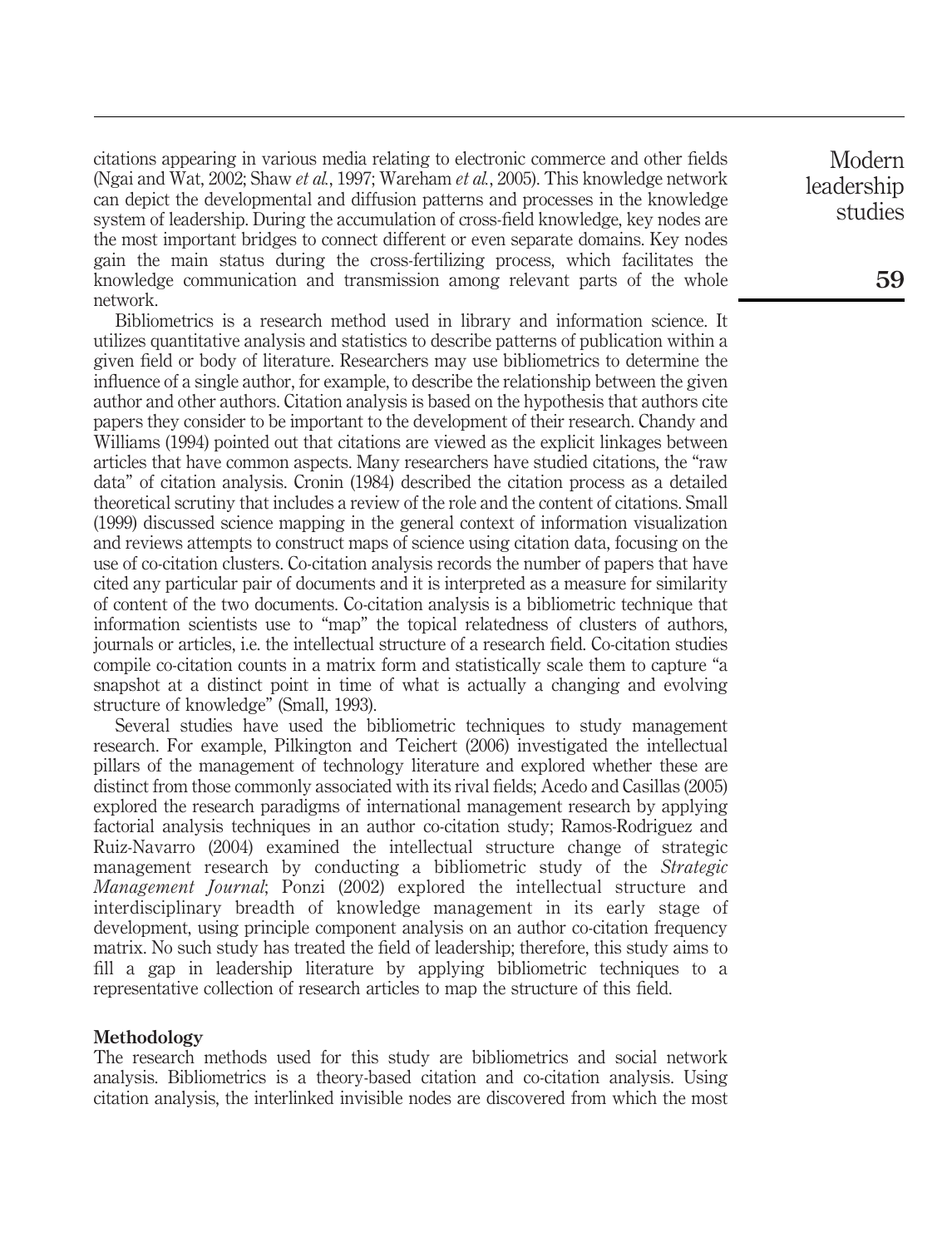influential publications and scholars in the leadership field are identified. Further, co-citation analysis is conducted utilizing social network analysis to explore the intellectual structure of the leadership studies and to explore the knowledge nodes that have contributed most to the studies of leadership and their evolution patterns.

The general methods of data gathering and analysis in author co-citation analysis have been described by various scholars (White, 1983; White and Griffith, 1981; McCain, 1983, 1984, 1990). Detailed discussion of retrieval strategies and techniques of data manipulation could be found in these publications. The primary data collection of this study are conducted using bibliographic retrieval methods to ascertain the number of papers which contain at least one reference to each of a specified pair of authors' names, each name being a general representation of that author's work. These data are retrieved using Lockheed's DIALOG to search SSCISEARCH – the online version of Social Science Citation Index (SSCI). The authors' names are entered in the most general form and linked using the "Boolean" and command. The command would retrieve a set of papers, each paper containing at least one reference to a work by A (author name) and one reference to a work by B (author name). The majority, if not all, of the retrieved citing papers identified by this pairing of names would discuss some aspect of rational expectations theory, an area to which both B and A have made important contributions. By using limit command and accession number ranges, the data from SSCI database is transported into successive time periods from 1997 to 2006.

The co-citation counts of all author pairings over time period are organized in the form of a matrix. This matrix represents a profile of co-citation for individual author with every author. The value in diagonal cell is scaled to fit the range of co-citation value in the corresponding column (White and Griffith, 1981). With citation and co-citation analysis, this study has three phases, each of which required different approaches to examine the evolution of the leadership studies:

- (1) Selection. Databases and journals as the sources of leadership publications are selected.
- (2) Data collection and analysis. The desired information about topics, authors, and journals on leadership research are collected. The collected data are analyzed and systematized by sorting, summing, sub-totaling, ranking, and screening. Key nodes in the knowledge network of leadership studies are identified and the structures developed.
- (3) Data mapping. The knowledge network of leadership is mapped to describe the knowledge distribution process in leadership field.

## Selection

The databases of SSCI and science citation index (SCI) from 1997 to 2006 serve as the population for our analysis due to their reputations, ease of access, and their comprehensive collection of 6,000 refereed journals. SSCI and SCI provide the most comprehensive and widely accepted databases of leadership publications. We use "key words" search of the journal title fields taking advantage of the management of subject categories in the SSCI and SCI databases to choose sample journals. Among the journals in SSCI and SCI, the LQ and EL are the only two that mainly focus on leadership, thus are chosen as the source to identify the most influential scholars and articles in leadership studies. The advantages of choosing these journals are the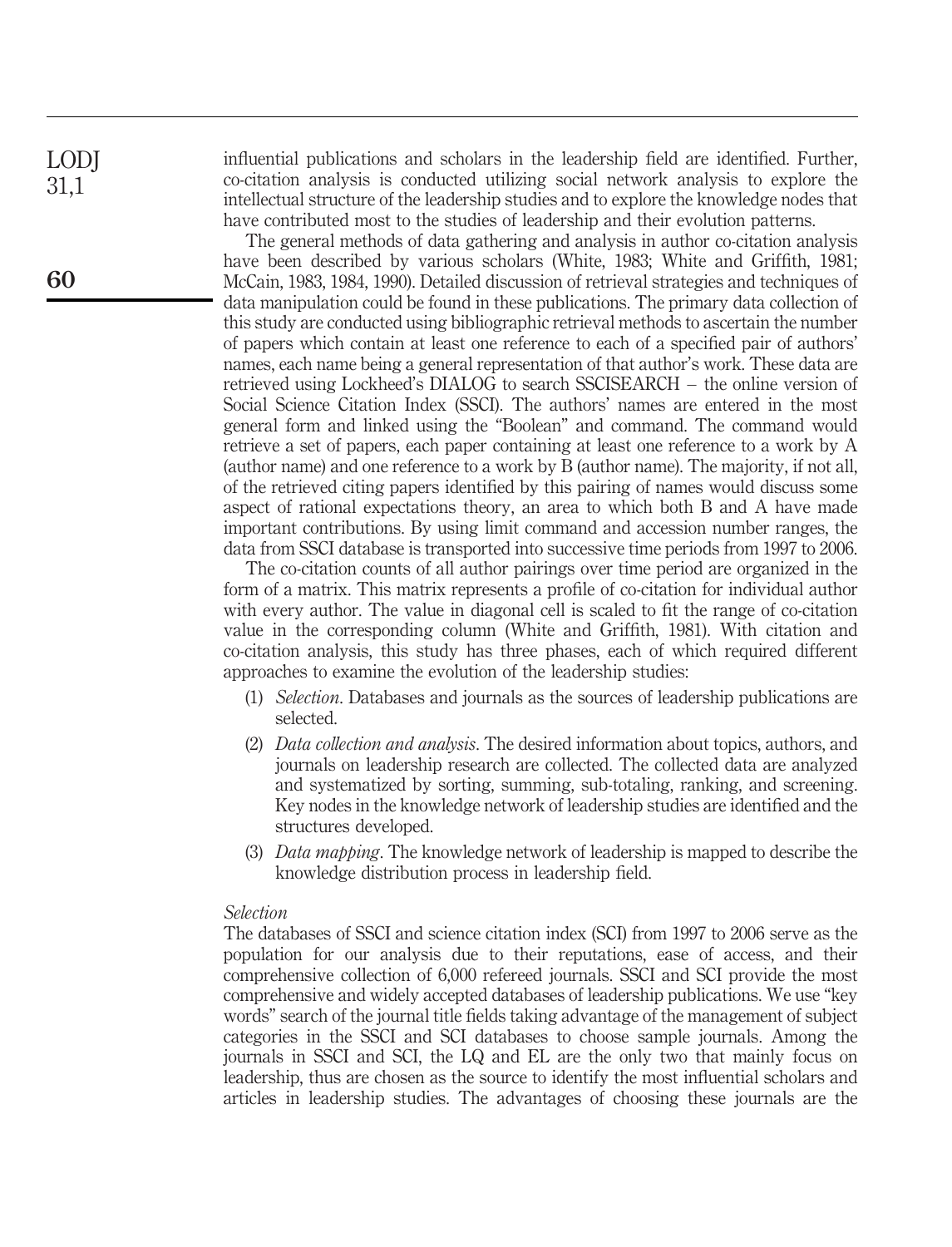"guaranteed quality" of their published papers and their clear boundaries of what are the acceptable methods and topics of the field as defined by their editorial policies.

## Data collection and analysis

Citation data are first collected by counting the number of articles published in the two selected journals and the references these articles cited between 1997 and 2006. Different number of publications and reference data are found: the LQ published 374 articles in total, and cited 21,830 other publications; and the EL published 1,948 articles in total and cited 9,402 other publications, resulting in a total of 2,322 published articles and 31,232 cited publications in these two journals.

Citation is tabulated for each of the 2,322 source documents. These data are imported to Microsoft Excel for analysis. We set the cut-off point for selecting and reporting at frequency  $\geq 16$  citations for analyzing the more influential authors/articles. About 53 highly cited publications are identified and listed chronologically with full title by a search of database in libraries and then 30 highly cited journal articles are selected.

## Data mapping

The key-nodes of the year from 1997 to 2006 are identified (a co-citation matrix). These data are imported to Ucinet software (Borgatti et al., 2002) for social network analysis and factor analysis (Pilkington and Teichert, 2006). Key nodes in the network of knowledge in leadership studies are identified and the structures developed. The knowledge network of leadership is mapped to describe the knowledge distribution process in leadership area.

We use r-Pearson as a measure of similarity between author pairs, because it registers the likeness in shape of their co-citation count profiles over all other authors in the set (White and Griffith, 1981). The co-citation correlation matrix is analyzed using varimax rotation, a commonly used procedure, which attempts to fit (or load) the maximum number of authors on the minimum number of factors.

# Results

### Citation analysis

Among all the cited journal articles, the most cited leadership article titles between 1997 and 2006 are: Conger and Kanungo (1987) "Toward a behavioral theory of charismatic leadership in organizational settings."; followed by Lowe et al. (1996) "Effectiveness correlates of transformational and transactional leadership: a meta-analytic review of the MLQ literature."; Shamir et al. (1993) "The motivational effects of charismatic leadership: a self-concept based theory"; Kerr and Jermier (1978) " Substitutes for leadership: their meaning and measurement."; House et al. (1991) " Personality and charisma in the US presidency: a psychological theory of leader effectiveness" (Table I).

Based on the total number of citations in the two journals, the most cited scholars between 1997 and 2006 are: House, followed by Shamir and Conger (Table II). From the citation samples, the most cited and influential authors were identified. These scholars are highly influential in leadership research and collectively define this field. Although it does not exclude the bias against junior authors, it still represents the focus of the primary authors in the field and this gives us an indication of the popularity of some leadership topic.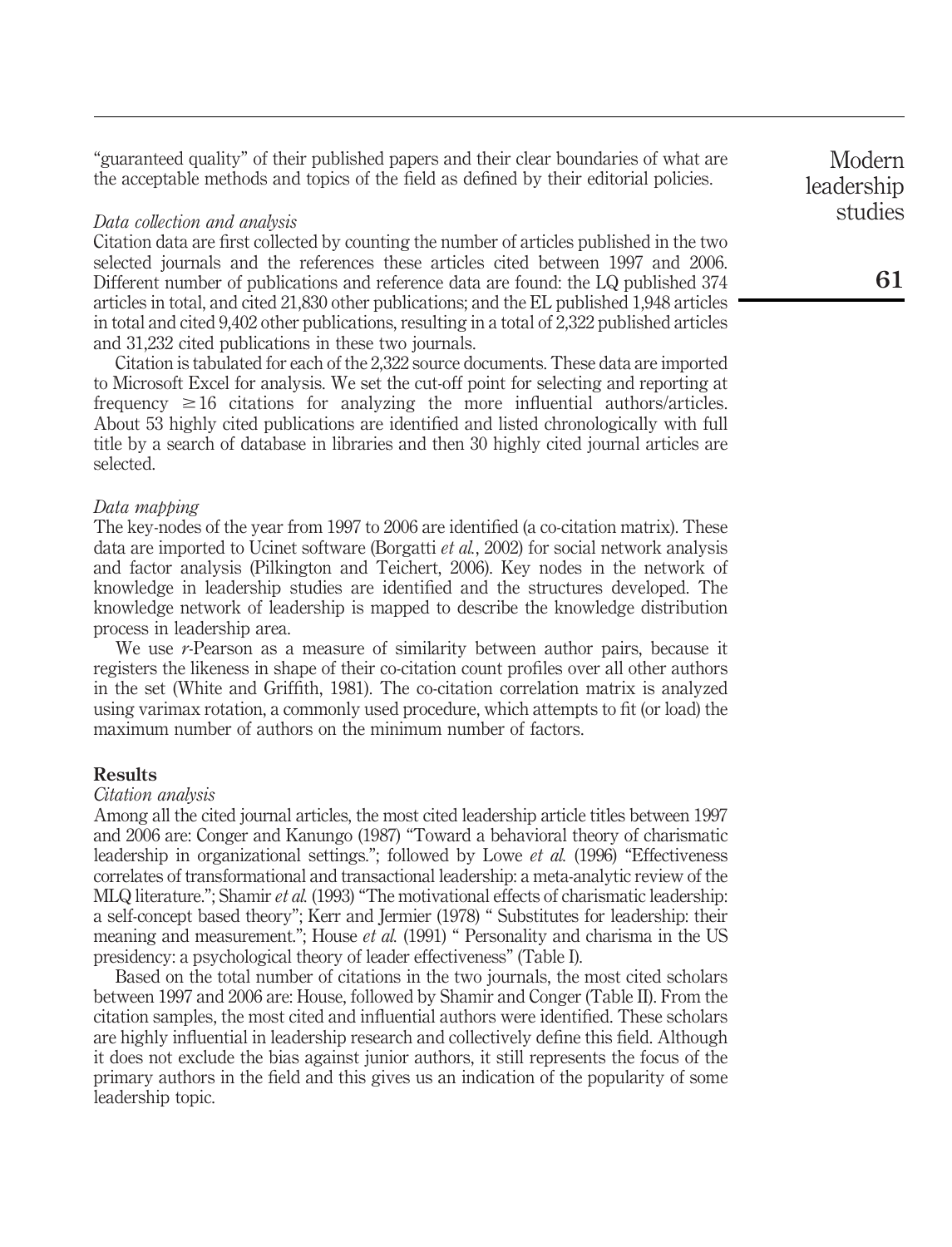| <b>LOD</b>          |                |        |                                                                                  |
|---------------------|----------------|--------|----------------------------------------------------------------------------------|
| 31,1                | N <sub>o</sub> | Freq.  | Full citation index for journal                                                  |
|                     | 1              | 48     | Conger, J.A. and Kanungo, R.N. (1987), <i>Acad Manage Rev</i> , vol. 12, p. 637  |
|                     | $\overline{2}$ | 46     | Lowe, K.B. <i>et al.</i> (1996), <i>Leadership Quart</i> , vol. 7, p. 385        |
|                     | 3              | 45     | Shamir, B. et al. (1993), Organ Sci, vol. 4, p. 577                              |
|                     | 4              | 42     | Kerr, S. and Jermier, J.M. (1978), Organ Behav Hum Pref, vol. 22, p. 375         |
| 62                  | 5              | 40     | House, R.J. et al. (1991), Admin Sci Quart, vol. 36, p. 364                      |
|                     | 6              | 40     | House, R.J. and Aditya, R.N. (1997), <i>J Manage</i> , vol. 23, p. 409           |
|                     | 7              | 38     | House, R.J. (1971), <i>Adm Sci Q</i> , vol. 16, p. 321                           |
|                     | 8              | 37     | Graen, G.B. ND Uhl-Bien, M. (1995), <i>Leadership Quart</i> , vol. 6, p. 219     |
|                     | 9              | 34     | Gardner, W.L. and Avolio, B.J. (1998), Acad Manage Rev, vol. 23, p. 32           |
|                     | 10             | 29     | Howell, J.M. and Avolio, B.J. (1993), <i>J Appl Psychol</i> , vol. 78, p. 891    |
|                     | 11             | 29     | Meindl, J.R. <i>et al.</i> (1985), <i>Admin Sci Quart</i> , vol. 30, p. 78       |
|                     | 12             | 29     | Podsakoff, P.M. (1990), <i>Leadership Quart</i> , vol. 1, p. 107                 |
|                     | 13             | 28     | Bass, B.M. (1997), Am Psychol, vol. 52, p. 130                                   |
|                     | 14             | 28     | Dansereau, F. et al. (1975), Organ Behav Hum Pref, vol. 13, p. 46                |
|                     | 15             | 28     | James, L.R. <i>et al.</i> (1984), <i>J Appl Psychol</i> , vol. 69, p. 85         |
|                     | 16             | 27     | Lord, R.G. et al. (1984), <i>Organ Behav Hum Dec</i> , vol. 34, p. 343           |
|                     | 17             | 27     | Shamir, B. (1995), <i>Leadership Quart</i> , vol. 6, p. 19                       |
|                     | 18             | 26     | Shamir, B. et al. (1993), Organ Sci, vol. 4, p. 1                                |
|                     | 19             | 25     | House, R.J. (1974), <i>J Contemp Bus</i> , vol. 3, p. 81                         |
|                     | 20             | 24     | Graen, G.B. (1987), Res Organ Behav, vol. 9, p. 175                              |
|                     | 21             | 24     | Hunt, J.G. (1999), <i>Leadership Quart</i> , vol. 10, p. 129                     |
|                     | 22             | 24     | Klein, K.J. <i>et al.</i> (1994), <i>Acad Manage Rev.</i> vol. 19, p. 195        |
|                     | 23             | 23     | Den Hartog, D.N. et al. (1999), Leadership Quart, vol. 10, p. 219                |
|                     | 24             | 23     | Kirkpatrick, S.A. and Locke, E.A. (1996), <i>J Appl Psychol</i> , vol. 81, p. 36 |
|                     | 25             | 23     | Yukl, G. (1999), <i>Leadership Quart</i> , vol. 10, p. 285                       |
| Table I.            | 26             | 22     | House, R.J. (1996), <i>Leadership Quart</i> , vol. 7, p. 323                     |
| Top 30 highly cited | 27             | $22\,$ | Schriesheim et al., C.A. (1999), <i>Leadership Quart</i> , vol. 10, p. 63        |
| journal articles in | 28             | 21     | Beyer, J.M. (1999), <i>Leadership Quart</i> , vol. 10, p. 307                    |
| leadership studies  | 29             | 21     | Bycio, P. (1995), <i>J Appl Psychol</i> , vol. 80, p. 468                        |
| 1997-2006           | 30             | 21     | Hater, J.J. (1988), <i>J Appl Psychol</i> , vol. 73, p. 695                      |

# Co-citation analysis

Data mapping is conducted and intellectual structure of the leadership studies is revealed by using co-citation analysis. Co-citations are tabulated for each of the 2,322 source documents using the Microsoft Excel package. Many of the authors had very low co-citations and were either unlikely to have had a significant impact on the development of the field or were too recent to have had time to impact on the literature. Following the recommended procedures of White and Griffith (1981), the total number of citations in the selected journals is used to identify the top 20 scholars, and then a co-citation matrix  $(20 \times 20)$  is created to represent the correlations among different publications.

Social network analysis tools can be used to graph the relations in the co-citation matrix and identify the strongest links and the core areas of interest (Pilkington and Teichert, 2006) in leadership field. Figure 1 shows the core of the co-citation in journals articles with links of greater than or equal to ten co-citations shown in the network. Ucinet software (Borgatti *et al.*, 2002) is used to graphically show the core areas of interest. The different shapes of the nodes symbolize results from a faction study of these authors. This method seeks to group elements in a network based on the sharing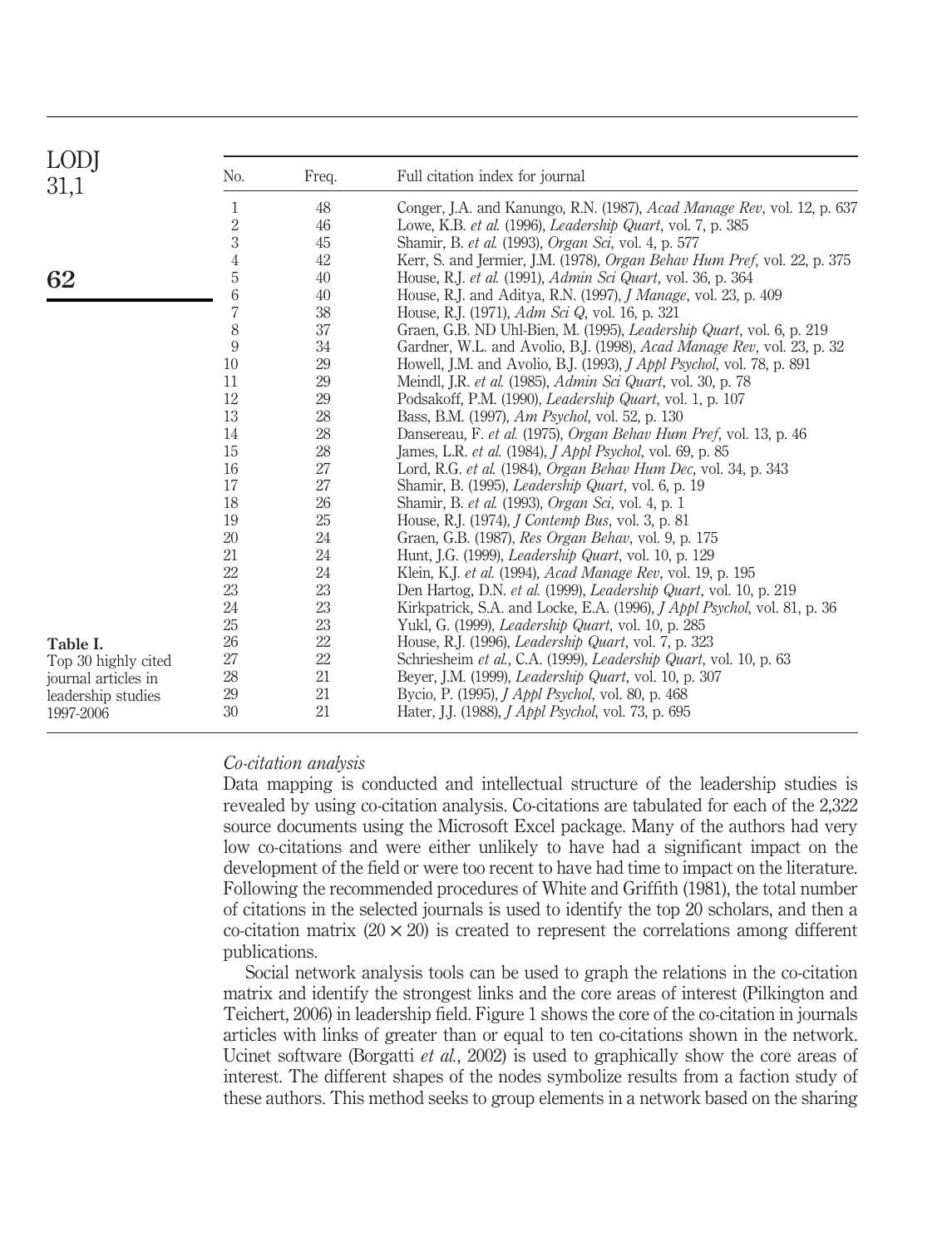| No.            | Freq. | Key-nodes                    | Modern<br>leadership    |
|----------------|-------|------------------------------|-------------------------|
| 1              | 183   | House and Aditya (1997)      | studies                 |
| $\overline{2}$ | 117   | Shamir et al. (1993)         |                         |
| 3              | 67    | Conger and Kanungo (1987)    |                         |
| 4              | 61    | Graen and Uhl-Bien (1995)    |                         |
| 5              | 50    | Howell and Avolio (1993)     | 63                      |
| 6              | 50    | Podsakoff (1990)             |                         |
|                | 47    | Meindl et al. (1985)         |                         |
| 8              | 46    | Lowe et al. (1996)           |                         |
| 9              | 45    | Bass (1997)                  |                         |
| 10             | 44    | Klein <i>et al.</i> (1994)   |                         |
| 11             | 43    | Lord et al. (1984)           |                         |
| 12             | 42    | Kerr and Jermier (1978)      |                         |
| 13             | 38    | Schriesheim et al. (1999)    |                         |
| 14             | 37    | Mumford et al. (2000)        |                         |
| 15             | 34    | Gardner and Avolio (1998)    |                         |
| 16             | 28    | Dansereau et al. (1975)      |                         |
| 17             | 28    | James et al. $(1984)$        | Table II.               |
| 18             | 24    | Hunt (1999)                  | Highly cited scholar in |
| 19             | 23    | Den Hartog et al. (1999)     | leadership studies      |
| 20             | 23    | Kirkpatrick and Locke (1996) | 1997-2006               |



of common links to each other. These factions can be interpreted as concentrating on the interaction between effectiveness of leadership style, leadership theory and development, leadership categorization, the current issues of leadership research.

Figure 1 shows a clear picture. Its focus is only on the very core area. Co-citation matrix and the grouping the authors (using factor analysis of the correlation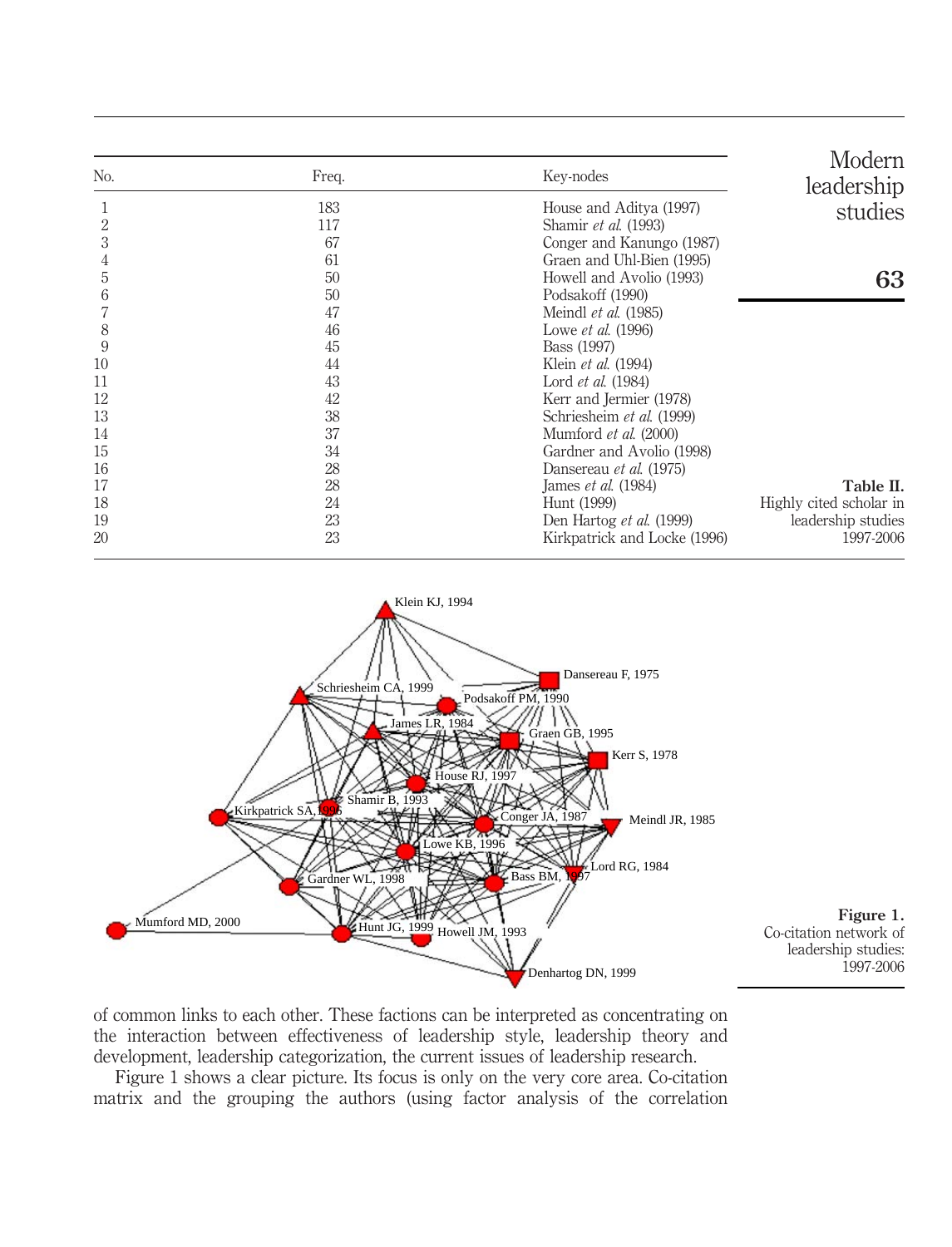between the entries) determine which authors are grouped together and share a common interest. According to this, the closeness of author points on such maps is algorithmically related to their similarity as perceived by citers.

The most influential scholars in the leadership studies between 1997 and 2006 are grouped together. Four factors are extracted from the data and together they explain over 78 percent of the variance in the correlation matrix (Table III). Table IV lists the four most important factors along with the authors that had a factor loading of at least 0.5. We tentatively assign names to the factors on the basis of our own interpretation of the authors with high associated loadings. Our interpretation of the analysis results is that the leadership field comprises of four basic but different sub-fields: effectiveness of leadership style, leadership theory and development, leadership categorization, the current issues of leadership research. We make no attempts to interpret the remaining factors on account of their relative small Eigen values  $\approx$  1.201). They have been excluded from Table IV likewise.

In Figure 1 and Table IV, Factor 1 showed that the main research focused on "effectiveness of leadership style." Kirkpatrick and Locke (1996) identified three core components (vision, vision implementation through task cues, and communication style), on the basis of seven charismatic and transformational leadership theories. They used an exploratory path analysis and found a two-part causal sequence, where the vision of quality and vision implementation each affected self-set goals and self-efficacy, which, in turn, affected performance. Howell and Avolio (1993) proposed transactional measures of leadership, including contingent reward and management by exception (active and passive), each negatively related to business-unit performance. Causal relationships between the transformational-leadership behaviors and unit performance were moderated by the level of support for innovation in the business unit. Shamir et al. (1993) offered a self-concept based motivational theory to explain the process by which charismatic leader behaviors cause profound transformational effects on followers. Shamir's theory argued that charismatic leadership has its effects by strongly engaging followers' self-concepts in the interest of the mission articulated by the leader.

Factor 2 represented the "leadership theory and development. Dansereau et al. (1975) found that the degree of latitude that a superior granted to a member to negotiate his role was predictive of subsequent behavior on the part of both superior and member. Contrary to traditional views of leadership, superiors typically employed both leadership and supervision techniques within their units. With a select subset of their members, superiors developed leadership exchanges (influence without authority), and with others, superiors developed only supervision relationships (influence based primarily upon authority). Graen and Uhl-Bien (1995) used a levels perspective to trace the development of leader-member exchange (LMX) through four evolutionary stages of theorizing and investigation up to the present. They also used a domains perspective to develop a new taxonomy of approaches to leadership, and LMX is discussed within

|                        | Factor | Eigen value | PCT. of var. | CUM. PCT. |
|------------------------|--------|-------------|--------------|-----------|
|                        |        | 9.169       | 45.1         | 32.1      |
| Table III.             |        | 3.427       | 16.9         | 62.0      |
| Eigenvalues of the top |        | 2.184       | 10.7         | 72.7      |
| four factors 1997-2006 |        | 1.201       | 5.9          | 78.6      |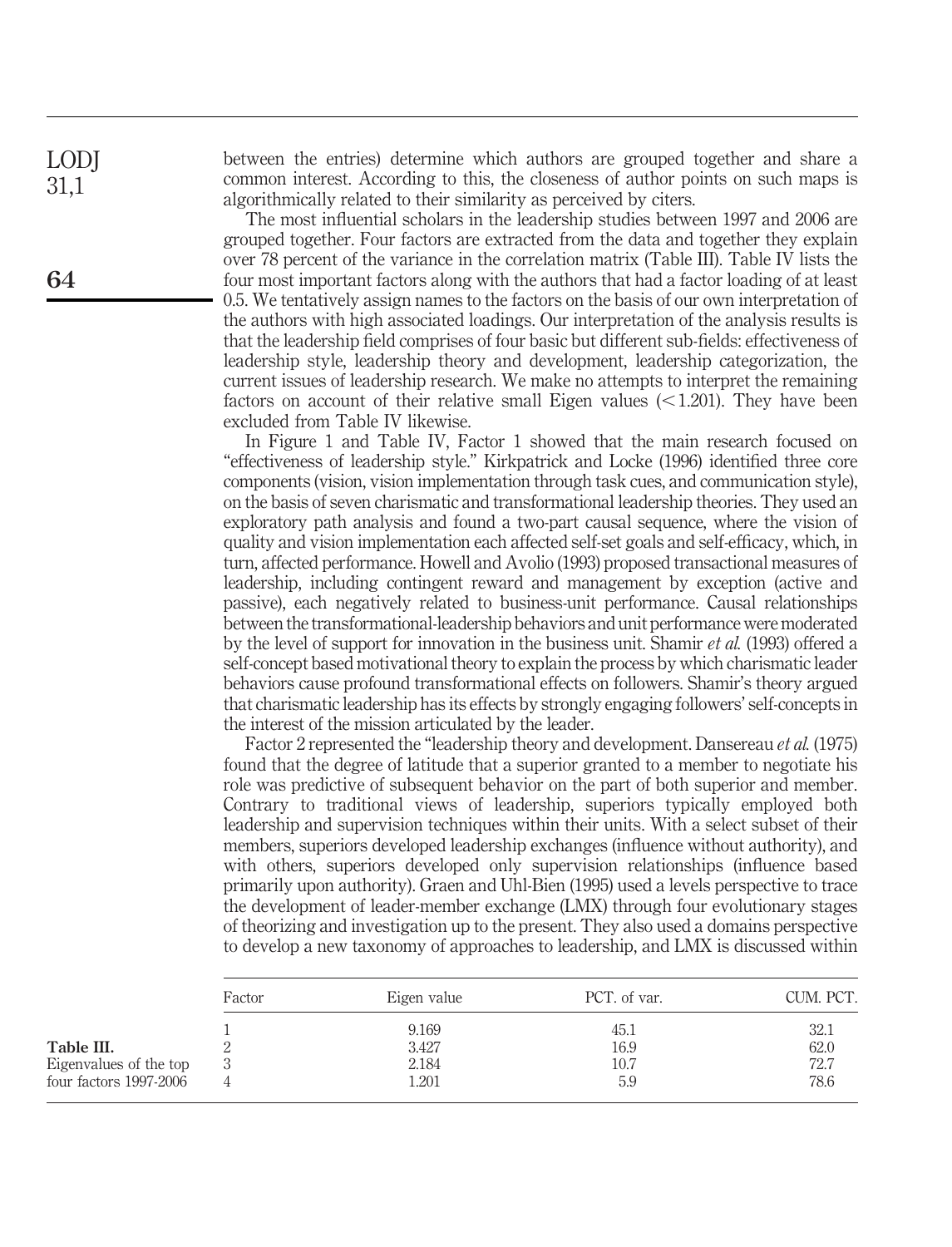|                         | variance<br>5.9%                        | $\begin{array}{c} 0.862 \\ 0.730 \\ 0.595 \end{array}$                                                                                                                       | Modern<br>leadership<br>studies                                                                        |
|-------------------------|-----------------------------------------|------------------------------------------------------------------------------------------------------------------------------------------------------------------------------|--------------------------------------------------------------------------------------------------------|
| The current<br>F4       | leadership<br>issues of<br>research     | Schriesheim, C.A.<br>James, L.R.<br>Klein, K.J.                                                                                                                              | 65                                                                                                     |
|                         | variance<br>$10.7\,\%$                  | $\begin{array}{c} 0.85 \\ 0.719 \\ 0.716 \end{array}$                                                                                                                        |                                                                                                        |
| F3                      | categorization<br>Leadership            | Den hartog, D.N.<br>Meindl, J.R.<br>Lord, R.G.                                                                                                                               |                                                                                                        |
|                         | variance<br>$16.9\%$                    | $\begin{array}{c} 0.876 \\ 0.880 \\ 0.880 \end{array}$                                                                                                                       |                                                                                                        |
| E2                      | development<br>Leadership<br>theory and | Dansereau, F.<br>Graen, G.B.<br>Kerr, S.                                                                                                                                     |                                                                                                        |
|                         | variance<br>$45.1\,\%$                  | $\begin{array}{c} 0.962 \\ 0.943 \\ 0.927 \\ 0.897 \\ 0.895 \\ 0.085 \\ \end{array}$<br>$\begin{array}{c} 0.862 \\ 0.834 \\ 0.828 \\ 0.819 \\ 0.745 \end{array}$<br>0.646    |                                                                                                        |
| $\overline{\mathrm{F}}$ | Effectiveness of<br>leadership style    | Kirkpatrick, S.A.<br>Howell, J.M.<br>Shamir, B.<br>Lowe, K.B.<br>Bass, B.M.<br>Conger, J.A.<br>Gardner, W.L.<br>Gardner, W.L.<br>Hunt, J.G.<br>Podsakoff, P.M.<br>Mumford, M | Table IV.<br>The top 20 authors factor<br>loadings (varimax<br>rotation) at 0.5 or higher<br>1997-2006 |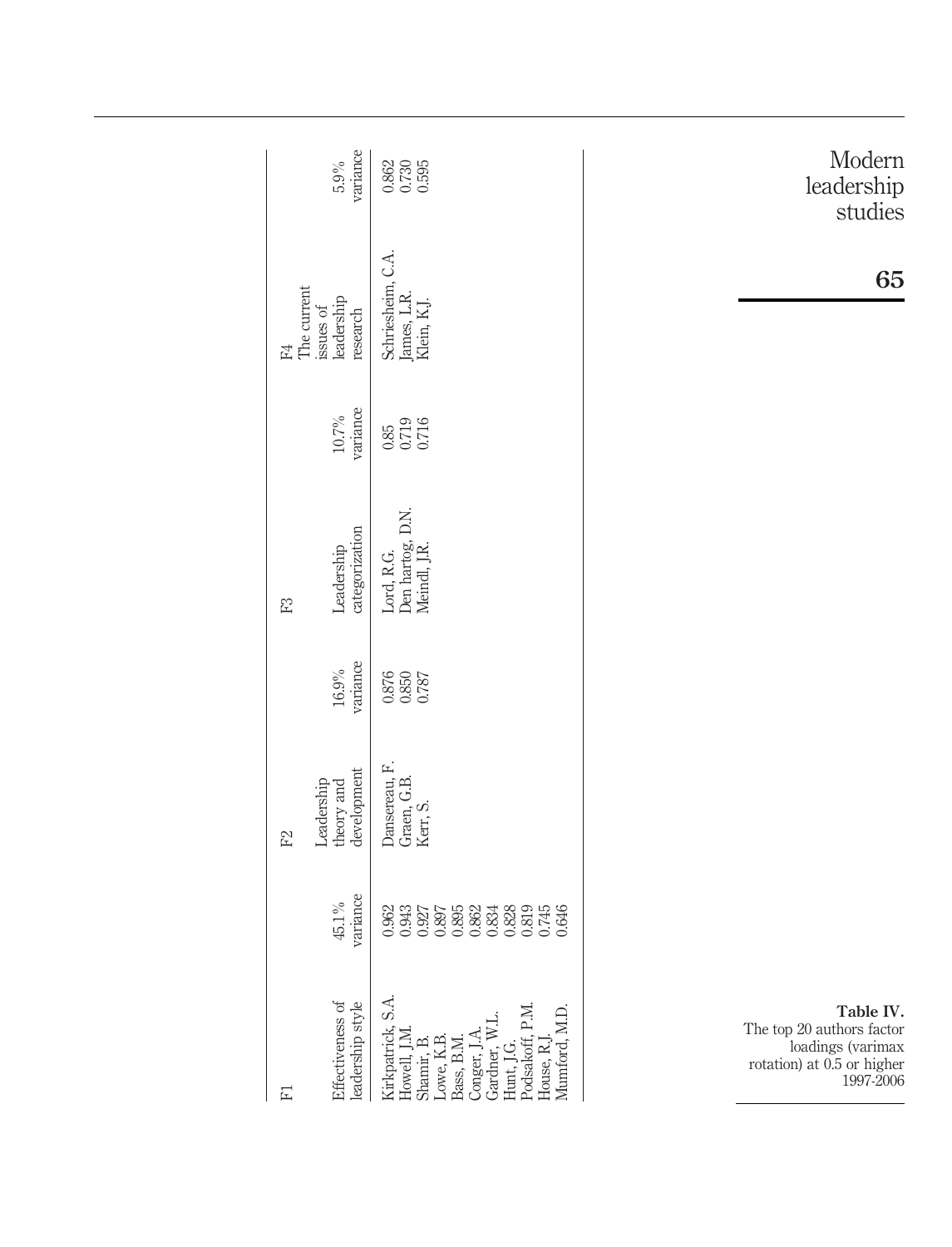this taxonomy as a relationship-based approach to leadership. Common questions and issues concerning LMX are addressed, and directions for future research are provided. Kerr and Jermier (1978) explained that current theories and models of leadership has been found that certain individual, task, and organizational variables act as "substitutes for leadership," negating the hierarchical superior's ability to exert either positive or negative influence over subordinate attitudes and effectiveness. They identified a number of such substitutes for leadership, presented scales of questionnaire items for their measurement, and reported some preliminary tests.

Factor 3 revealed the "leadership categorization." Lord *et al.* (1984) focused on the study of categorization-based model of leadership perceptions. Impact of prototypicality manipulation on leadership ratings, behavioral expectations and causal ascriptions to the target person. Den Hartog et al. (1999) concentrated on culturally endorsed implicit theories of leadership. Their test results supported the hypothesis that specific aspects of charismatic/transformational leadership are strongly and universally endorsed across cultures. Meindl et al. (1985) suggestion that the social construction of organizational realities attributes to leadership, the activities, and outcomes of organizations was supported by the results of three archival studies and a series of experimental studies.

Factor 4 proposed the "the current issues of leadership research." Schriesheim et al. (1999) concluded that we may know less than we should about fundamental leader-member exchange processes and that future research must be conducted with greater attention devoted to the key issues. James et al. (1984) presented methods for assessing agreement among the judgments made by a single group of judges on a single variable in regard to a single target. The single target could be a manuscript, a lower-level manager, or a team. The methods presented are based on new procedures for estimating inter-rater reliability. These procedures are shown to furnish more accurate and interpretable estimates of agreement than estimates provided by procedures commonly used to estimate agreement, consistency, or inter-rater reliability. Klein et al. (1994) highlighted three alternative assumptions that underlie the specification of levels of theory throughout organizational behavior:

- (1) homogeneity within higher level units;
- (2) independence from higher level units; and
- (3) heterogeneity within higher level units.

These assumptions influence the nature of theoretical constructs and propositions and should, ideally, also influence data collection, analysis, and interpretation. Greater attention to levels issues will strengthen organizational theory development and research.

## Conclusion

This study is to explore and map the knowledge network of leadership studies during 1997-2006, by analyzing 31,232 cited references of 2,322 articles from two leadership related journals in SSCI and SCI databases. We are able to identify the important publications (high impact) and the influential scholars as well as the correlations among these publications by analyzing citation, co-citation, and conducting social network analysis. Researchers can also use these methods to explore the knowledge network of their own fields.

By using citation analysis, we are able to provide an objective assessment of a large number of publications. Moreover, publications and citation practices provide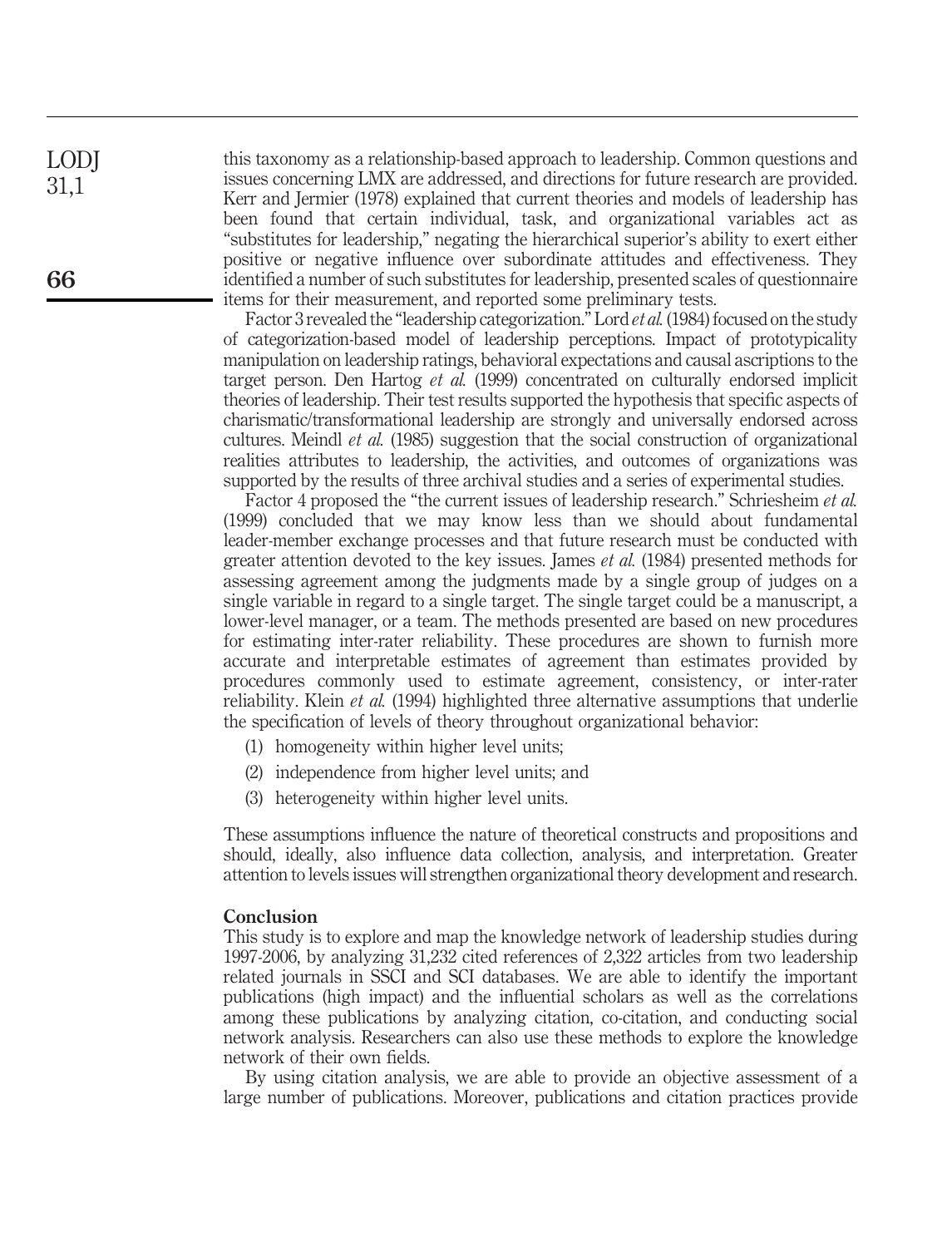an empirical basis for understanding and transmitting the norms in a field. Researchers can also benefit from understanding the citing processes and outcomes because they both reveal the evolution of thoughts in a discipline and provide a sense of the future. As an area of research evolves, theories are continuously advanced and competing until paradigms emerge.

We present the image of a network  $-$  i.e. a collection, or a combination, of knowledge resources in a network of interconnected nodes in terms of the intellectual, conceptual or theoretical linkages – capable of portraying the developmental and diffusion patterns and processes in leadership-centered knowledge. Each part of the knowledge network serves a specific purpose in the study of the leadership research. Epistemological scientometrics methodology was used to disclose some information such as highly cited journal articles and researchers in leadership field.

Social network analysis tools can be used to graph the relations in the co-citation matrix and to identify the strongest links and the core areas of interest (Pilkington and Teichert, 2006) in leadership. Co-citation matrix and the grouping of authors (using factor analysis of the correlation between the entries) determined the clusters of authors. According to this, the closeness of author points on such maps is algorithmically related to their similarity as perceived by citers. A factor analysis of the co-citations proposed that the field includes four different concentrations of interest with the ten years:

- (1) effectiveness of leadership style;
- (2) leadership theory and development;
- (3) leadership categorization; and
- (4) the current issues of leadership research.

The knowledge network of leadership and the development path discussed above can help researchers as well as the professionals by recognizing the influential publications and scholars of this field. This method also provides researchers a wide spectrum of inter-connected (web-like) nodes laden with ideas, concepts, and theories from where scholars and thinkers can start their own exploring. In other words, our contributions are providing valuable research direction in the leadership area and an objective and systematic means of determining the relative importance of different knowledge nodes in the development of the leadership field.

Even though this research has its merit of offering valuable insights into the knowledge network of leadership studies, it also has some limitations: our data-collection criteria exclude some journals that may publish leadership articles and the research method of this study could not exclude the phenomenon of self-citation. In order to overcome the limitations associated with citation analysis, future research is encouraged to combine citation analysis with content analysis, a research tool used to determine the presence of certain words or concepts within texts or sets of texts.

### References

- Acedo, F.J. and Casillas, J.C. (2005), "Current paradigms in the international management field: an author co-citation analysis", International Business Review, Vol. 14, pp. 619-39.
- Bass, B.M. (1997), "Does the transactional transformational leadership paradigm transcend organizational and national boundaries?", American Psychologist, Vol. 52 No. 2, pp. 130-9.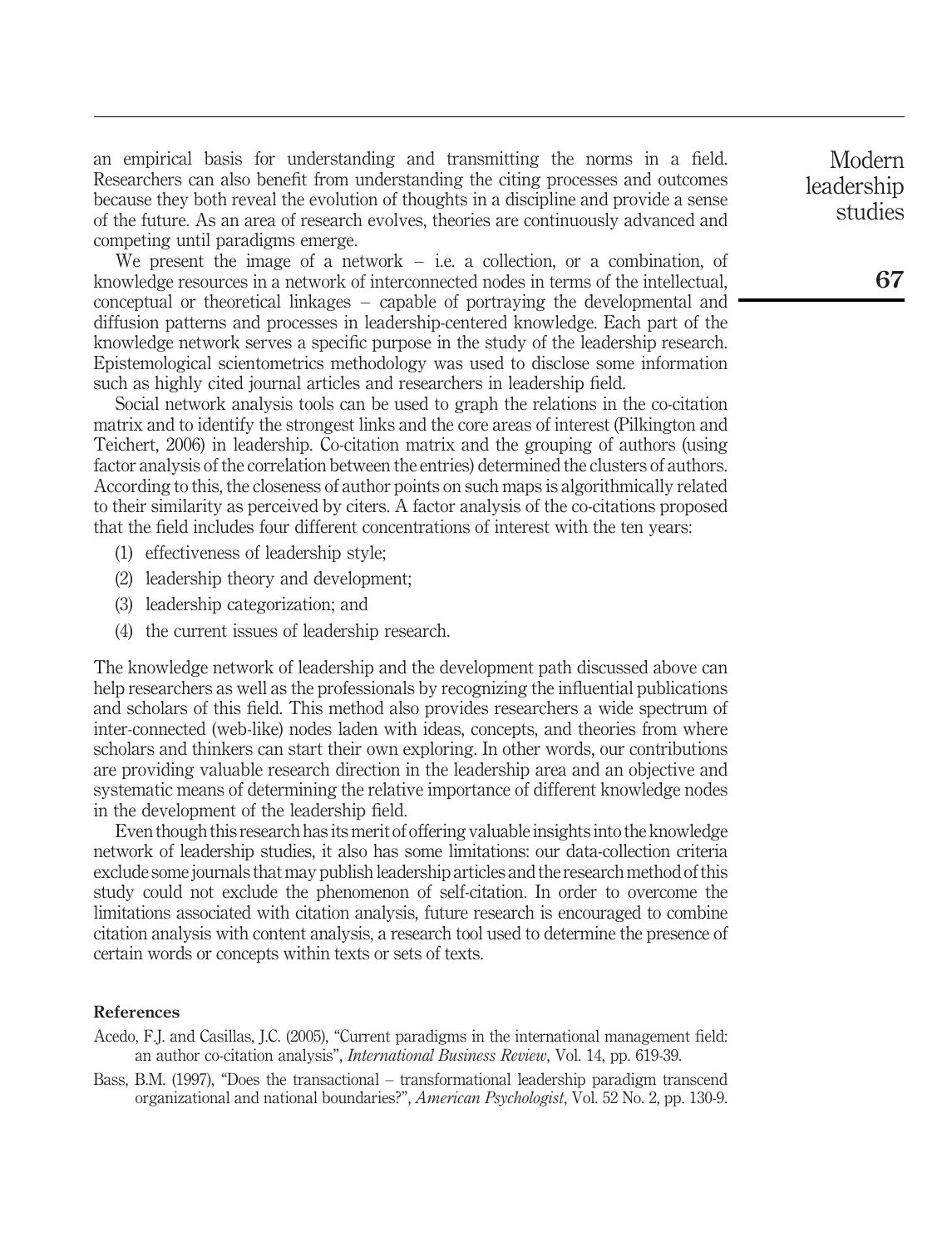| <b>LOD</b> | Bass, B.M. and Avolio, B.J. (1994), "Transformational leadership and organizational culture",<br>International Journal of Public Administration, Vol. 17 No. 3, pp. 541-54.                                                                                                                                                   |  |  |  |  |  |  |  |
|------------|-------------------------------------------------------------------------------------------------------------------------------------------------------------------------------------------------------------------------------------------------------------------------------------------------------------------------------|--|--|--|--|--|--|--|
| 31,1       | Borgatti, S.P., Everett, M.G. and Freeman, L.C. (2002), Ucinet for Windows: Software for Social<br><i>Network Analysis, Analytic Technologies, Harvard, MA.</i>                                                                                                                                                               |  |  |  |  |  |  |  |
| 68         | Chandy, P.R. and Williams, T.G. (1994), "The impact of journals and authors on international<br>business research: a citation analysis", Journal of International Business Studies, Vol. 25<br>No. 4, pp. 715-28.                                                                                                             |  |  |  |  |  |  |  |
|            | Conger, J.A. and Kanungo, R.N. (1987), "Toward a behavioral theory of charismatic leadership in<br>organizational settings", Academy of Management Review, Vol. 12 No. 4, pp. 637-47.                                                                                                                                         |  |  |  |  |  |  |  |
|            | Cronin, B. (1984), The Citation Process: The Role and Significance of Citations in Scientific<br>Communication, Taylor Graham, London.                                                                                                                                                                                        |  |  |  |  |  |  |  |
|            | Dansereau, F. Jr, Graen, G. and Haga, W.J. (1975), "A vertical dyad linkage approach to<br>leadership within formal organizations", Organizational Behavior and Human<br><i>Performance</i> , Vol. 13, p. 46.                                                                                                                 |  |  |  |  |  |  |  |
|            | Den Hartog, D.N., House, R.J., Hanges, P.J., Ruiz-Quintanilla, S.A., Dorfman, P.W. and Associates<br>(1999), "Culture specific and cross-culturally generalizable implicit leadership theories are<br>attributes of charismatic/transformational leadership universally endorsed?", Leadership<br>Quarterly, Vol. 10, p. 219. |  |  |  |  |  |  |  |
|            | Gardner, W.L. and Avolio, B.J. (1998), "The charismatic relationship: a dramaturgical<br>perspective", <i>Academy of Management Review</i> , Vol. 23, p. 32.                                                                                                                                                                  |  |  |  |  |  |  |  |
|            | Gibbons, M., Limorges, C., Nowwothy, H., Schwartzman, S., Scott, P. and Trow, M. (1994),<br>The New Production of Knowledge: The Dynamics of Science and Research in<br>Contemporary Societies, Sage, London.                                                                                                                 |  |  |  |  |  |  |  |
|            | Graen, G.B. and Uhl-Bien, M. (1995), "Relationship-based approach to leadership: development of<br>leader-member exchange (LMX) theory of leadership over 25 years", <i>Leadership Quarterly</i> ,<br>Vol. 6, p. 219.                                                                                                         |  |  |  |  |  |  |  |
|            | House, R.J. and Aditya, R.N. (1997), "The social scientific study of leadership: Quo vadis",<br>Journal of Management, Vol. 23 No. 3, pp. 409-73.                                                                                                                                                                             |  |  |  |  |  |  |  |
|            | House, R.J. and Howell, J.M. (1992), "Personality and charismatic leadership", The Leadership<br>Quarterly, Vol. 3 No. 2, pp. 81-108.                                                                                                                                                                                         |  |  |  |  |  |  |  |
|            | House, R.J., Spangler, W.D. and Woycke, J. (1991), "Personality and charisma in the US<br>presidency: a psychological theory of leader effectiveness", Administrative Science<br><i>Quarterly</i> , Vol. 36, p. 364.                                                                                                          |  |  |  |  |  |  |  |
|            | Howell, J.M. and Avolio, B.J. (1993), "Transformational leadership, transactional leadership,<br>locus of control, and support for innovation: key predictors of consolidated-business-unit<br>performance", <i>Journal of Applied Psychology</i> , Vol. 78 No. 66, pp. 891-902.                                              |  |  |  |  |  |  |  |
|            | Hunt, J.G. (1999), "Transformational/charismatic leadership's transformation of the field.<br>Transforming the twenty-first century army and other top performing organizations",<br><i>Leadership Quarterly, Vol. 10, p. 129.</i>                                                                                            |  |  |  |  |  |  |  |
|            | James, L.R., Demaree, R.G. and Wolf, G. (1984), "Estimating within-group interrater reliability<br>with and without response bias", <i>Journal of Applied Psychology</i> , Vol. 69, p. 85.                                                                                                                                    |  |  |  |  |  |  |  |
|            | Kerr, S. and Jermier, J.M. (1978), "Substitutes for leadership: their meaning and measurement",<br>Organizational Behavior and Human Performance, Vol. 22, p. 375.                                                                                                                                                            |  |  |  |  |  |  |  |
|            | Kirkpatrick, S.A. and Locke, E.A. (1996), "Direct and indirect effects of three core charismatic<br>leadership components on performance and attitudes", <i>Journal of Applied Psychology</i> ,<br>Vol. 81 No. 1, pp. 36-51.                                                                                                  |  |  |  |  |  |  |  |
|            |                                                                                                                                                                                                                                                                                                                               |  |  |  |  |  |  |  |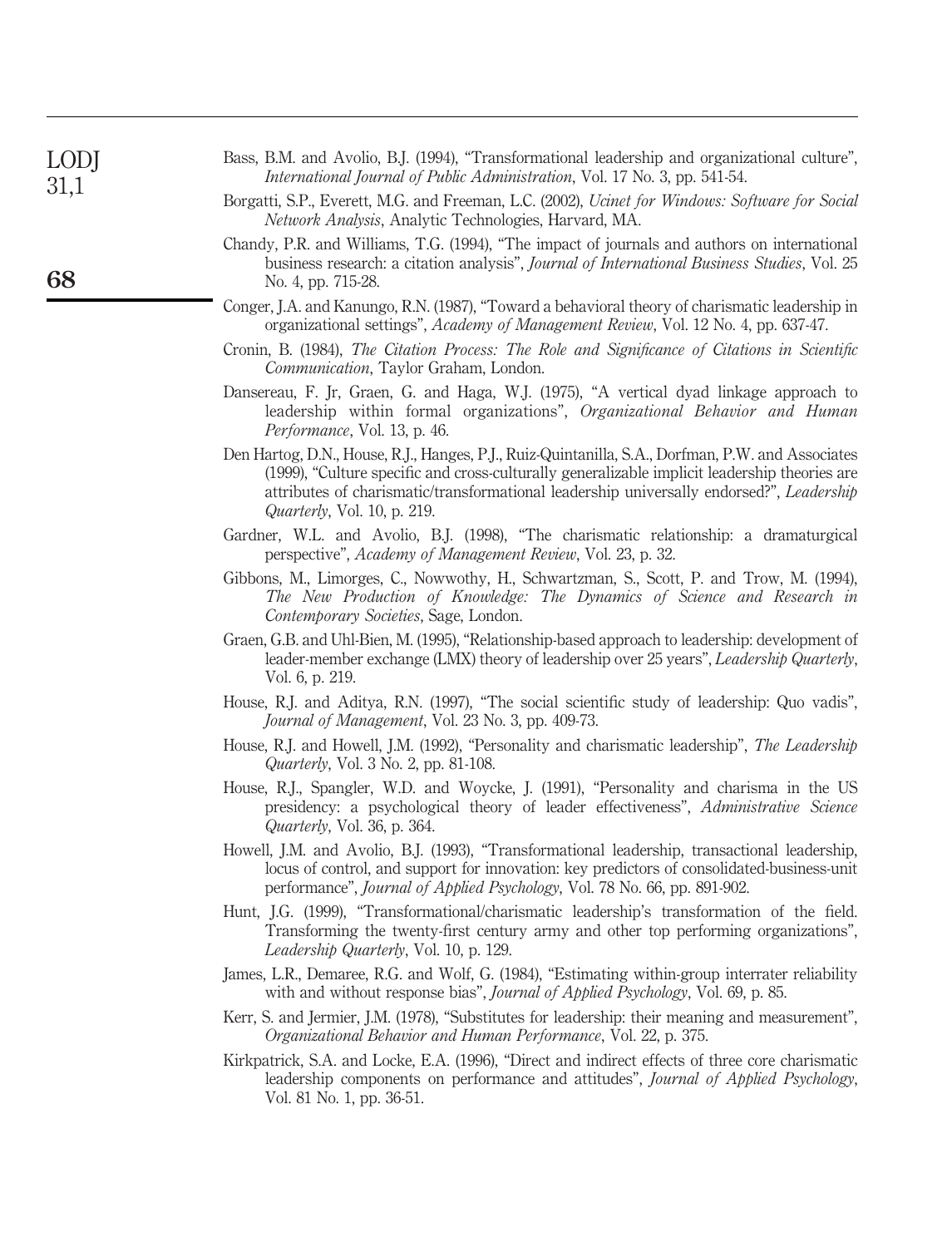|  |                                                                                |  |  |  |  | Klein, K.J., Dansereau, F. and Hall, R.J. (1994), "Levels issues in theory development, |
|--|--------------------------------------------------------------------------------|--|--|--|--|-----------------------------------------------------------------------------------------|
|  | data collection, and analysis", Academy of Management Review, Vol. 19, p. 195. |  |  |  |  |                                                                                         |

- Latour, B. (1987), Science in Action: How to Follow Scientists and Engineers through Society, Harvard University Press, Cambridge, MA.
- Lindell, M. and Rosenqvist, G. (1992), "Management behavior dimensions and development orientation", Leadership Quarterly, Vol. 3, pp. 355-77.
- Lord, R.G., Foti, R.J. and de Vader, C.L. (1984), "A test of leadership categorization theory: internal structure, information processing, and leadership perceptions", Organizational Behavior and Human Decision Processes, Vol. 34, p. 343.
- Lowe, K.B., Kroeck, K.G. and Sivasubramaniam, N. (1996), "Effectiveness correlates of transformational and transactional leadership: a meta-analytic review of the MLQ literature", Leadership Quarterly, Vol. 7, p. 385.
- McCain, K.W. (1983), "The author co-citation structure of macroeconomics", Scientometrics, Vol. 5, pp. 277-89.
- McCain, K.W. (1984), "Longitudinal author co-citation mapping: the changing structure of macroeconomics", *Journal of the American Society for Information Science*, Vol. 35, pp. 351-9.
- McCain, K.W. (1990), "Mapping authors in intellectual space: a technical overview", Journal of the American Society for Information Science, Vol. 41 No. 6, pp. 433-43.
- Meindl, J.R., Ehrlich, S.B. and Dukerich, J.M. (1985), "The romance of leadership", Administrative Science Quartly, Vol. 30, p. 78.
- Mumford, M.D. and Haythorn, W.W. (1986), "Leadership in the organization context: a conceptual approach and its applications", Journal of Applied Social Psychology, Vol. 16, 1.6, pp. 508-31.
- Mumford, M.D., Zaccaro, S.J., Zaccaro, S.J., Harding, F.D., Jacobs, T.O. and Fleishman, E.A. (2000), "Leadership skills for a changing world solving complex social problems", Leadership Quarterly, Vol. 11, p. 11.
- Ngai, E.W.T. and Wat, F.K.T. (2002), "A literature review and classification of electronic commerce research", Information & Management, Vol. 39 No. 5, pp. 415-29.
- Pilkington, A. and Teichert, T. (2006), "Management of technology: themes, concepts and relationships", Technovation, Vol. 26, pp. 288-99.
- Podsakoff, P.M. (1990), "Transformational leader behaviors and their effects on followers' trust in leader, satisfaction, and organizational citizenship behaviors", Leadership Quarterly, Vol. 1, p. 107.
- Ponzi, L.J. (2002), "The intellectual structure and interdisciplinary breadth of knowledge management: a bibliometric study of its early stage of development", Scientometrics, Vol. 55, pp. 259-72.
- Price, D. (1965), "Networks of scientific papers", Science, Vol. 149, pp. 510-5.
- Ramos-Rodriguez, A.R. and Ruiz-Navarro, J. (2004), "Changes in the intellectual structure of strategic management research: a bibliometric study of the Strategic Management Journal, 1980-2000", Strategic Management Journal, Vol. 25, pp. 981-1004.
- Schriesheim, C.A., Castro, S.L. and Cogliser, C.C. (1999), "Leader-member exchange (LMX) research: a comprehensive review of theory, measurement, and data-analytic practices", Leadership Quarterly, Vol. 10, p. 63.
- Shamir, B., House, R.J. and Arthur, M.B. (1993), "The motivational effects of charismatic leadership: a self-concept based theory", Organization Science, Vol. 4 No. 4, pp. 577-94.

69